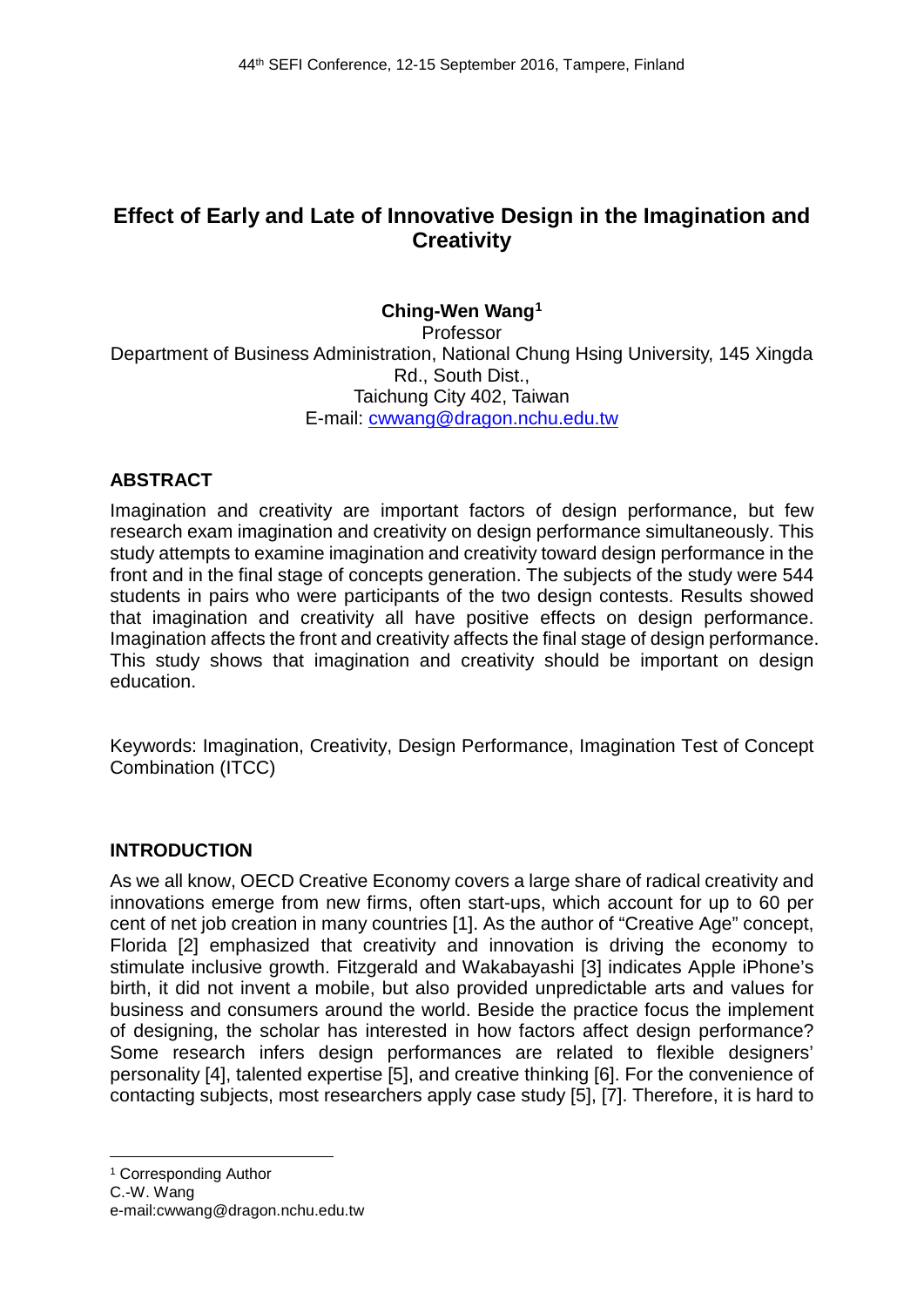examine the relationship between individual's variables (imagination and creativity) and design performances.

However, the company embrace creativity generates higher revenue and provides greater stability through design industry. For acquiring better design performance, how we can do for designers? Some scholars suggest select appropriate designers by personality [4], expertise experience [5], and creative thinking [6]. Other emphasized team factors, such as diverse composition [7] and improving communication [8] can raise design performance. The others refer to organizational factors, such as flexible task [4] and division for work [9]. For accomplishing design tasks gather in different industry, design teams are mostly composed of people with diverse professionals [10] and creative imagination [11].

How can arrange different designers based on these diversities of imagination or creativity? This is main research focus in study. According to above incentives from design practices and literatures, we investigated effects of team imagination and creativity on design performances in the different stages of concepts generation.

## **1 RESEARCH REVIEW**

#### **1.1 Imagination**

The creation process consists of new ideas, generating concepts, and solving problems. Although imagination is not enough sufficient and precise part of creating process, imagination specializes in the cognitive process within is a lengthy and complicated process [12]. Imagination is bound to creation process, Ward [13] concludes imagination as this process of re-configuring or re-combining concepts which precedes creativity. For new ideas generating and this cognitive process, there is more than ever imagination research publication. But how can evaluate the imagination? Some evaluate it from the past experience to create unreal images. But others exclude the boundaries or past experience to create unreal images even without perceptions or experiences from the past [14]. Heath [15] emphasizes imagination entails copying the psychological object to produce an image without past experience and new images. Horng, Wang, Shyr, Lee and Wang [16] followed the perspective of concept combination of the imagination to develop a test for the imagination. They applied the imagination can be measured by connectivity means linking a variety of experience is to produce new information [17]. From the process, imagination can be defined as the cognitive process of creating and imaging what never happened.

The test of the imagination is in accordance with Horng et al. [16], it followed the perspective of concept combination of the imagination to develop. And they defined concept combination means that the output or interpretation process of creating new concepts is derived via two or more combined known concepts. For example, "jotter" and "computer" will form notebook, and "blind" and "dog" will link to generate guide dogs; so lots of new words or concepts are formed by combining different concepts [12]. Horng et al. [16] also show the link base of two concepts into the interpretation to explain the production process of imagination. It comes from the emergence of new ideas from conceptual combination. To combine two unrelated objects or events, an interpretation process would take place to find meaning for the co-occurrence of objects/events. Three kinds of interpretation were identified by [12] that imagination is defined as individual cognitive ability of creation (show in *Table 1*). For producing more creative ideas, thinking process of consists of the finding, solving problems, and implementing steps of design practices. But in design practices, few design tasks are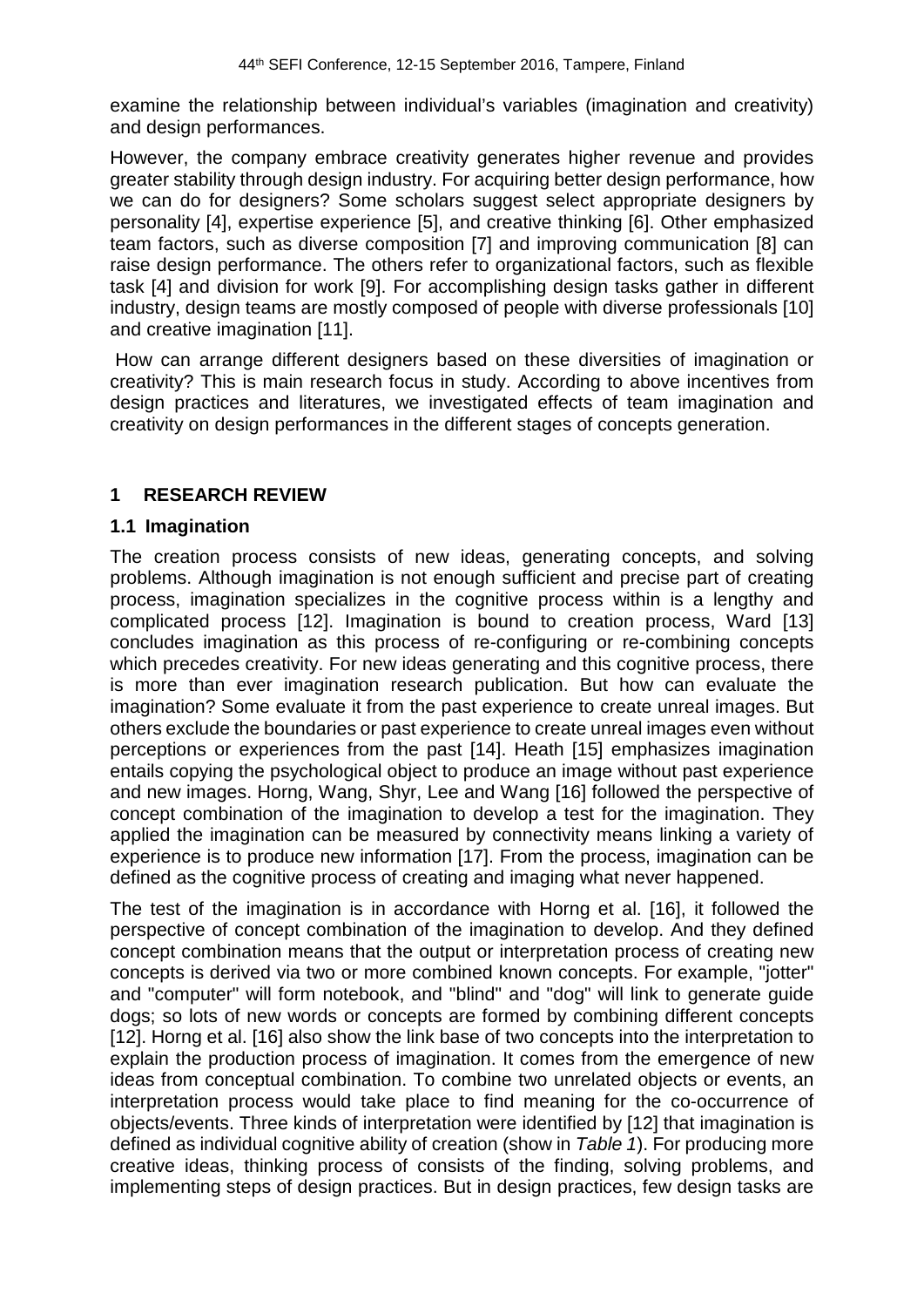so small and can be done by single designer. Therefore, it is necessary to incorporated and implemented by teams. And team members are often composed of diverse background and professional [10]. To achieve design performance, it must be necessary to align team members [8], roles, concepts, and experiences of team members [18]. Among the factors of team performance, researchers stress the combination of members' imagination. Therefore, performance can be defined as the outcome of individual and team imagination.

All in all, according to the theory of concept combination, imagination can affect creative design activities and improve design performance [12], [16], [19]. And it can break through past creativity limits on design performance [20]. Therefore, this study proposes that the combination of imagination or creativity in team can strengthen the relationship between imagination and design performance.

| Interpretation<br>Style | <b>Definition</b>                                                               | Example                                                                               | Explain                                                                                                               |
|-------------------------|---------------------------------------------------------------------------------|---------------------------------------------------------------------------------------|-----------------------------------------------------------------------------------------------------------------------|
| Conjunction             | Describe the<br>relationship between<br>two concepts                            | "Light"and "White<br>Cloud"into "Bright"                                              | light is light<br>white cloud is light                                                                                |
| Property                | New concept is<br>composed of one or<br>more concepts                           | "Stone"and<br>"Dolphin"into<br>"Dolphin Statue"                                       | Dolphin statue is made of<br>stone                                                                                    |
| Relation                | New concept is<br>composed of the two<br>obstacles or the<br>property in common | "the Earth"and<br>"Shell"into "Ocean"<br>"Coke"and<br>"Computer"into "My<br>roommate" | There is ocean in the earth,<br>and there are shells in ocean.<br>My roommate is using<br>computer while dinking coke |

| Table 1. Interpretation style and examples |  |
|--------------------------------------------|--|
|                                            |  |

Reference: [12], [16]

## **1.2 Creativity**

In the Creativity Economy, the economy is being driven by creativity and innovation. Not only to seek higher revenue and create popular trend, businesses also take individual creativity into human capital [21]. Since creativity being introduced after [22], it has been focused as the major of thinking skill, education, innovation, and even more in R&D field [23], [24]. From thinking skill, the creation process consists of new ideas, generating concepts, solving problems, and implementing [25]. In education, creativity influences new concept generating and can be facilitated for imagination. In innovation, creativity is the source of social and realizing process in the future [25]. According to West's [26] research, the creation process includes idea generation and problem solving. It is benefit to solving problem and creates new concepts in designing, marketing, R&D. Further, [Moreau](https://scholar.google.com.tw/citations?user=smm4IekAAAAJ&hl=zh-TW&oi=sra) and [Engeset](https://scholar.google.com.tw/citations?user=BQ9CqrQAAAAJ&hl=zh-TW&oi=sra) [27] stress creativity is more concrete or specific measures of innovation. Even in the practice of designing, Demirkan and Afacan [28] found the linkage of design between education and industry, and emphasize the importance of creativity. Through empirical data from class, it verified the efficiency and factors of creativity.

Many studies have shown individual creativity [23] and designer's team [29] can accumulate individual creativity into their competency. From individual, creativity is considered as a process that intersected by individual domains, fields, and experts [23], and value-creation, imagination, and materialization processes [30]. However, [Rhoten,](http://the.sagepub.com/search?author1=Diana+Rhoten&sortspec=date&submit=Submit) [O'Connor](http://the.sagepub.com/search?author1=Erin+O%27Connor&sortspec=date&submit=Submit) and [Hackett](http://the.sagepub.com/search?author1=Edward+J.+Hackett&sortspec=date&submit=Submit) [31] found the creativity as the creation processes of collaborative creation of original ideas and the practices from diverse domains. Thus,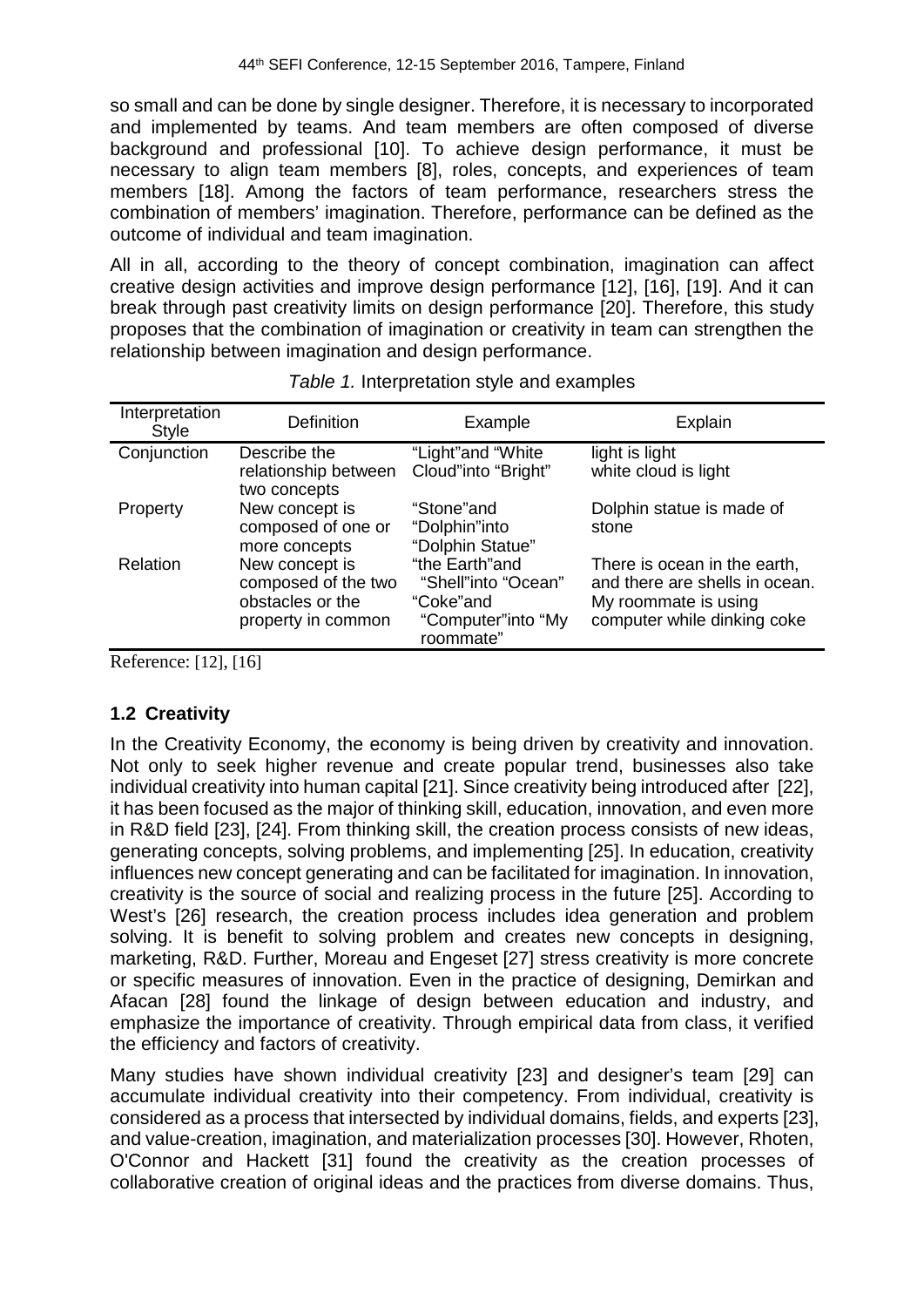the study concludes that individual creativity is the base of team competency, and it is emphasized the major factors on design performance.

#### **1.3 Design performance**

Design performance is the output of designing and the result of the creative process [32]. And its level can be measured by industry, corporation, and designer field. In design industry, it can be defined as the design effectiveness of each company and its stock market returns [32]. In corporation field, it is defined as the designing expenditure, designers' salaries, design consultants' fees, or equipment investment of financial measures that designers influence through their design choices (material costs, manufacturing equipment). Others defined design performance from designers, like the accomplishment of tasks and solutions of problems. There are two categories of quality and creativity indexes to evaluate design work in design industry [29]. In design team level, characterizing the quality of the design performance by measuring the coherence of the description of related design concepts and events in design documentation is examined [7]. From individual designer, design performance is often gathered from their behavior and studies of design concepts. And it is evaluated by other designing expert and experienced designers. The evaluation criterion is often made of whether the generating process of concept is novice, outstanding or exceptional by interviewing with judges [5].

Most researches emphasize the application and evaluation of design performance, but few researches the factor and its effect on design performance. Some researches notice the effect of creativity and increase its outcomes [6], [33]. The creativity is good to explain the process of thinking, such as inspiration and verification of creative activities [16]. Leahy and Sweller [34] argues that imagination contributes to random knowledge development and is a cognitive process of innovation for handling and adapting to environmental changes. Thus, imagination is more than creative thinking skills and it also has positive effect on performance results [19], [34], [35]. Therefore, the design performance is the outcome of designing that concepts generating, associative thinking and imagination in the creative process of product design. The results of designing while applied imagination to associative thinking, solving problems and then has the impact of improving design performance [32].

# **2 METHOD**

This study investigated effects of team imagination and creativity toward design performances in the different stages of concepts generation. We gathered two-man team's data from two similar creativity contests during two years. The study analyzed whether imagination and creativity cause the difference of design performance in the preliminary and the semi-final stage of the creativity contest.

## **2.1 Subjects**

The subjects are colleague and undergraduate school students who joined a design contest held by Chung Hsing University in Taiwan in 2014 and 2015. Every contest team is consisted of two students which major in design or engineering college. A total of 272 teams (544 persons) attended the preliminary contest of two peoples. The study uses the 272 preliminary teams and the 115 semi-final teams as subjects to examine the empirical relationship of imagination and creativity on design performance in different stages of the creativity contest. The features of contest teams are as follows: 1) School of teammates: 265 teams are same and 7 teams are different. 2) Gender of teammates: 228 teams are same and 44 teams are different.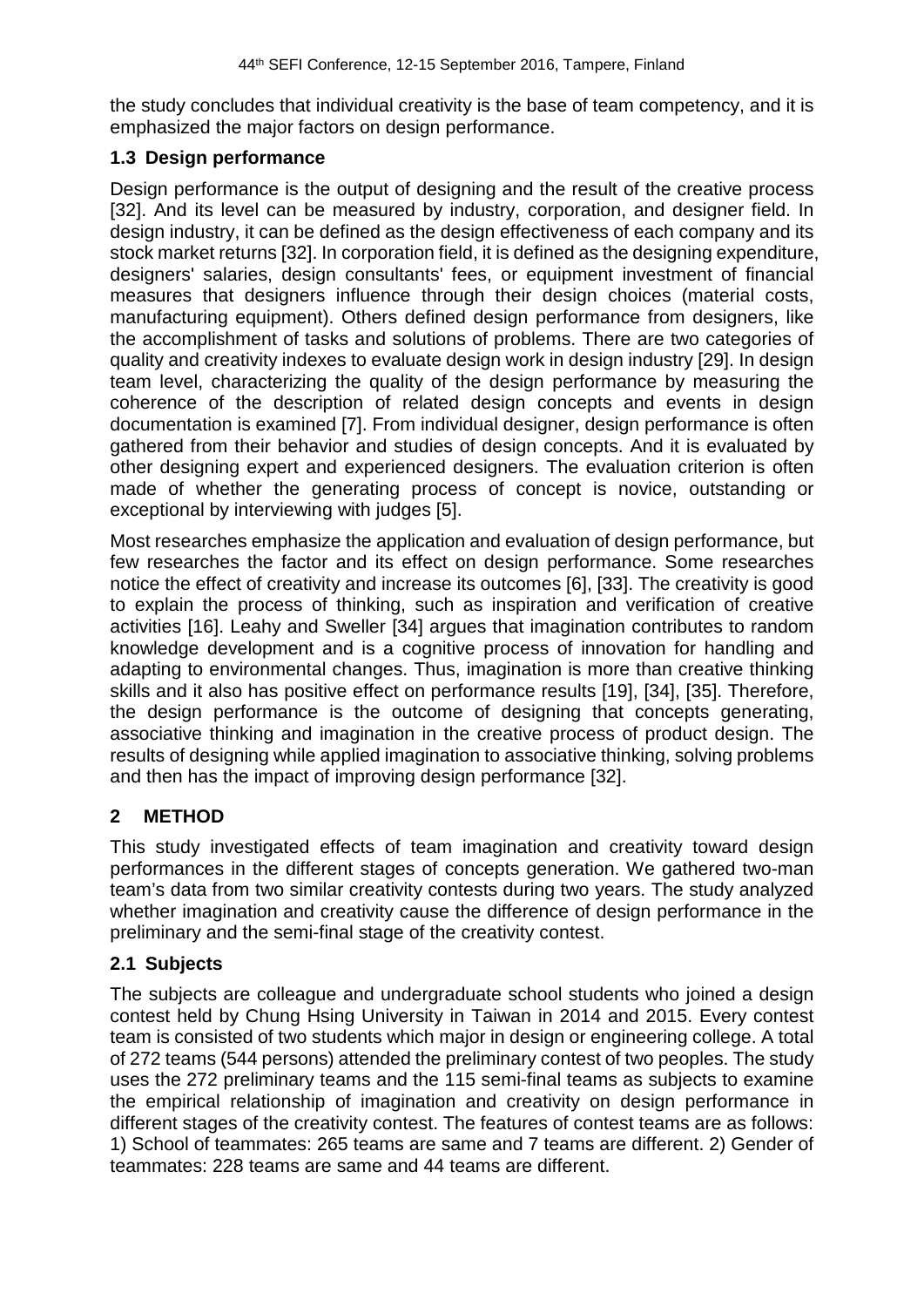#### **2.2 Procedure**

The design contest consists of three stages (show *Table 2*). Before the preliminary contest, every participant of each team was requested to submit individual's imagination test of concept combination (ITCC) [16] with creativity blueprint of the task in this contest by team. Two judges evaluated and decided which teams can attend the semi-final stage. Then, the contest held a workshop for those teams entering the semi-finals and applied Torrance Test of Creative Thinking (TTCT) to measure creativity of these teams in the workshop. After the workshop, the contest team must be creative their product plans after two weeks.

| Table 2. Work flow of the design contest |  |  |  |  |  |  |
|------------------------------------------|--|--|--|--|--|--|
|------------------------------------------|--|--|--|--|--|--|

| Stage       | <b>Treatments</b>                                                                                                                                                                                                                                                                                                                                                                                   |
|-------------|-----------------------------------------------------------------------------------------------------------------------------------------------------------------------------------------------------------------------------------------------------------------------------------------------------------------------------------------------------------------------------------------------------|
| Preliminary | Every contest team consists of two students which find out their teammate by                                                                                                                                                                                                                                                                                                                        |
| Contest     | themselves. Every team had to write down a creativity blueprint associated<br>with all three topics which are cool, playing, and saw. The blueprint was limited<br>to 100 words or an A4-size picture. Every team delivered the blueprint to<br>attend this contest through internet. In addition, every participant of each team<br>was requested to submit individual's ITCC [16] with blueprint. |
| Semi-final  | Teams in the semi-final should participate in a one-day workshop. We<br>measure their creativity in the workshop with ITCC. The workshop has four<br>classes about creativity and imagination, design, saws, and cases. After the<br>workshop, competitors had to create a concrete product plan with the same<br>topic as preliminary contest within two weeks.                                    |
| Final       | The final teams had to report their product plan within 15 minute. In the end,<br>judges have decided their place in the contest.                                                                                                                                                                                                                                                                   |

#### **2.3 Variables 2.3.1 Imagination**

The imagination is the relational thinking ability regarding many different concepts mutual associations, and then finding unique relationships [14]. This study adopts the perspective of [12] to define imagination as the front-end mechanism of thinking and the process of concept combination that combines two or more concepts to produce new concepts. Thus, the concept combination is an intrinsic cognitive mechanism. We adopted imagination test of concept combination (ITCC) [16] that asked participants to imaginatively combine two concepts to produce new concepts and record the associative reasons. The scale has 18 questions, and every question has two nouns. The subjects were requested to create a new concept by the two nouns. For example, "cell phone" and "justice" are associated with "police", because the police will take a cell phone to direct people to solve commitments. Because of time constraint, we occupied 9 items of the scale (see Appendix). In the past research, the task is reliable with 9 items. We also average the scores of the teammates as imagination of a team. We averaged the imagination scores of the teammates as imagination of a team and received data from 245 teams in the preliminary stage.

#### **2.3.2 Creativity**

The creativity is defined by [36] as involving diffusion thinking skills. The diffusion thinking ability can be surveyed according to the three dimensions: the first dimension is the fluency that the ability to face a problem and come up with a lot of answers or possibilities, generally based on the number of different ideas within a time limit and using unit numbers for measurement; the second dimension is the flexibility that the ability to diversely think in different dimensions or angles, based on the accounting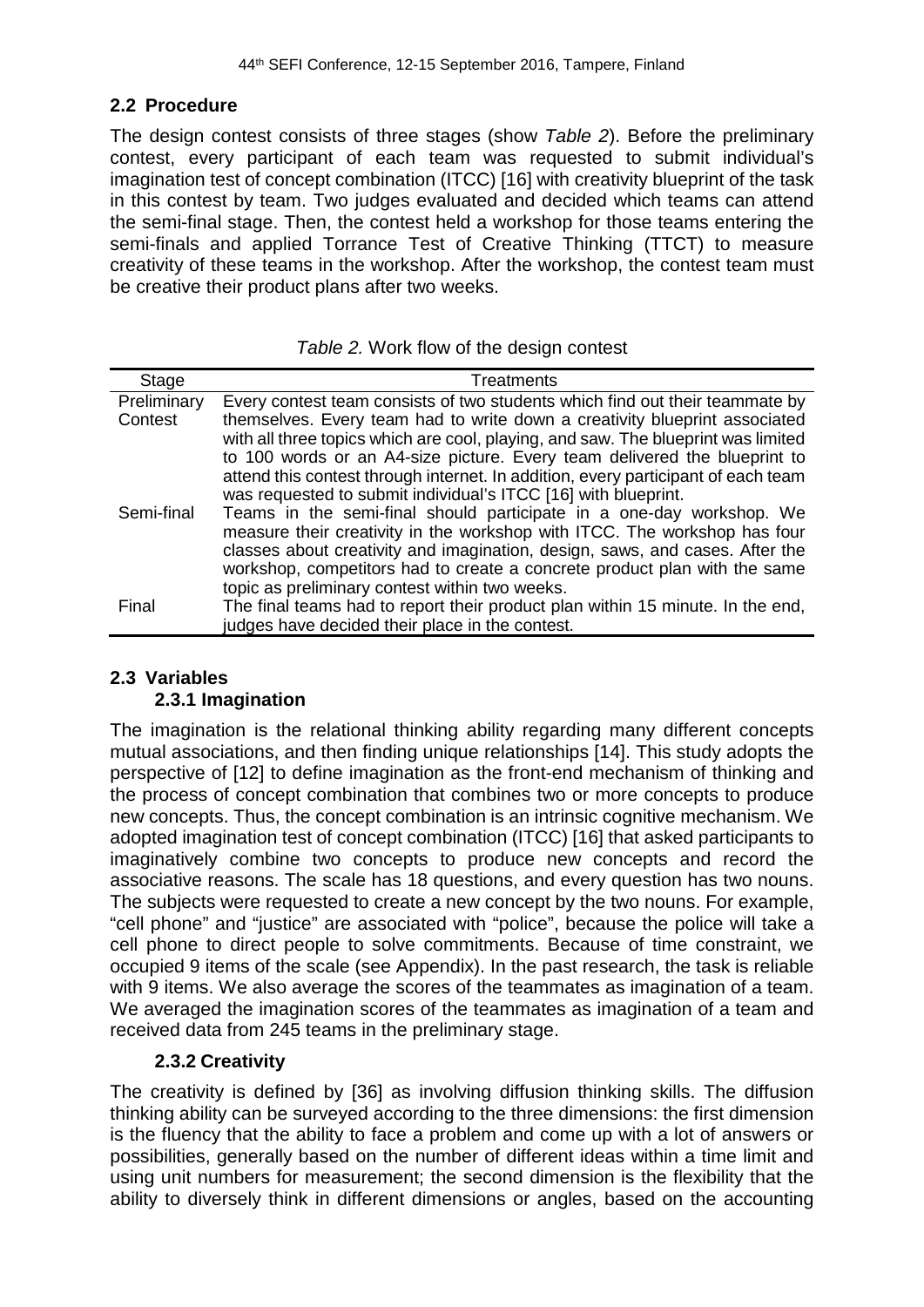number of conceptual categories within a limited time for measuring; the last dimension is the originality that the rarity or uniqueness of an idea or concept determined by its statistical infrequency, and the ability to demonstrate the unique insights using the degree of scarcity to measure originality. This study adopts the Torrance Test of Creative Thinking (TTCT) [22] that is based on the theory of diffusion thinking to assess a person's creative thinking ability, by assessing participants' reactions to the above three dimensions, thereby measuring diffusion thinking ability and calculating the total score on behalf of the whole of creativity. The creativity scale consists of the originality, conformity, and efficiency of each photo [22], [35]. The original TTCT test includes 32 streamline in pairs. The subjects were requested to draw a new picture with all or part of these streamline in pairs. Time constraint is limited under five minutes. The study calculated its originality, conformity, efficiency, and summed all in the final, and averaged the creativity scores of the teammates as creativity of a team and received data from 84 teams in the semi-final stage.

## **2.3.3 Design Performance**

The design performance consists of two scores of preliminary and semi-final stages. At preliminary stage, two judges evaluate whether pass into the semi-final stage according to participant's creativity blueprint. The rule of evaluation is whether link all three different concepts of combination [16]. The study examined whether the 272 teams have passed into the semi-final stage (yes or no) to represent their design performance in the preliminary.

At semi-final stage, the seven judges include design and engineer professors from different department and schools. They possessed over 10 years of practical design experience and their scoring was reliable. These judges followed three indicators to assess the design performance and every indicator scoring from 0 to 100. These evaluation indicators are innovation (occupy 60% in total score), subject conceptualization and content clarity (clarity) (occupy 20% in total score) and strategy for competition and creative marketing (competition) (occupy 20% in total score). These indicators are amounted in to the total score. The study averaged the total scores of severe judges as the design performance of a team. Because design performances from total judges may have no significant difference, we examined whether the 115 teams have passed into the final stage (yes or no) to represent their design performance in the semi-final stage. For example, the teams attending the final stage have high design performance. Because design performances from total judges may have no significant difference, and the study combined two design competitions graded by different judges and evaluation standards. We examined whether the 272 teams have passed into the semi-final stage (yes or no) to represent their design performance in the preliminary stage, and examined whether the 115 teams have passed into the final stage (yes or no) to represent their design performance in the semi-final stage. For example, the teams attending the final stage have high design performance.

# **3 RESULTS AND DISCUSSION**

## **3.1 Correlation analysis**

# **3.1.1 Imagination and design performance of the preliminary contest**

This study used the design score of contestants to verify the effects of imagination and creativity on design performance. This study used the Pearson and Point-biserial correlation analysis in order to determine whether there was correlation between study variables (show *Table 3*). First, the study is according to the qualification of the semifinals as design performance and analyzed the relationship between imagination and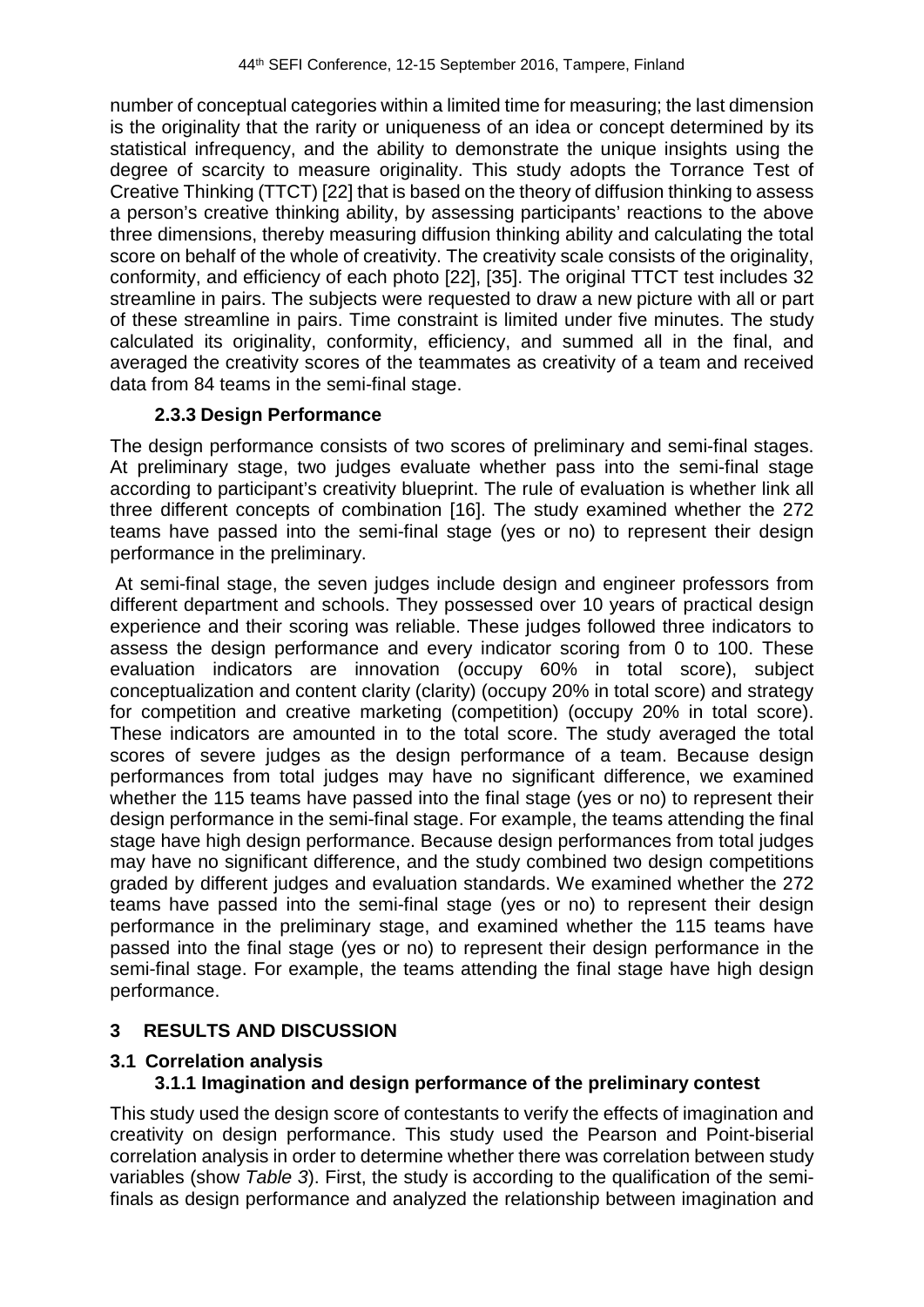design performance. The analysis showed imagination and design performance have a positive significant correlation( $r = 0.14$ ,  $p \le 0.05$ ). The result presents that contestants have higher imagination leading to higher design performance results in the preliminary contest.

#### **3.1.2 Imagination, creativity and design performance of the semi-final contest**

Further, the study according to the qualification of final as design performance and analyzed the relationship between imagination, creativity and design performance. The analysis showed no significant correlation between imagination and design performance( $r = 0.04$ ,  $p > 0.05$ ), but creativity and the design performance have a positive significant correlation ( $r = 0.24$ ,  $p < 0.05$ ). The result presents that contestants have higher creativity leading to higher design performance.

## **3.2 T-test and Logistic regression analysis 3.2.1 Imagination and design performance of the preliminary contest**

The 245 teams divided into two kind groups of entry semi-final and no entry semi-final, and used T-test to examine whether there is a significant difference between two groups. The results show that two groups has significant difference in imagination (t=- 2.27, p <0.05), and the imagination of the entry semi-final teams (mean=7.81) is significant higher than the no entry semi-final teams (mean=7.02).

Further, the study adopted the Logistic Regression Analysis (*Table 4*) to explore the influence effect of imagination on design performance. We examined whether the 245 teams have attended the semi-final stage (yes or no) to represent their design performance, and 245 teams divided into entry final-team and no entry final-team. The entry final-team has high performance and the no entry final-team has low performance. In the overall model fit,  $X^2$  is significant ( $X^2 = 5.13$ ,  $p < 0.05$ ) and Hosmer-Lemeshow is not significant (Hosmer-Lemeshow=9.23, p>0.05). These results showed that the overall model fit is good. In addition, the Wald of imagination is  $4.99(p<0.05)$ , presenting that these teams of high imagination have higher design performance and are accepted into the semi-final stage certainly.

|                       | Mean  | S.D.  |         |          |                            |         | b     |
|-----------------------|-------|-------|---------|----------|----------------------------|---------|-------|
| 1. Imagination        | 7.35  | 2.70  |         |          |                            |         |       |
| 2. Creativity         | 42.75 | 11.46 | $-0.04$ |          |                            |         |       |
| 3. Fluency            | 19.25 | 6.21  | 0.00    | $0.94**$ |                            |         |       |
| 4. Flexibility        | 11.30 | 3.02  | $-0.03$ |          | $0.81***$ 0.78**           |         |       |
| 5 Originality         | 12.19 | 4.27  | $-0.08$ |          | $0.75**$ $0.52**$ $0.35**$ |         |       |
| 6. Design Performance | 0.30  | 0.46  | 0.04    | $0.24*$  | $0.21 +$                   | $0.27*$ | 0.170 |

| Table 3. Descriptive statistics and correlations among variables |  |  |
|------------------------------------------------------------------|--|--|
|------------------------------------------------------------------|--|--|

Note:  $+p < 0.1$ ;  $p < 0.05$ ;  $p * p < 0.01$ ;  $p * p < 0.001$ 

| Variables         | в                                          | S.E. | Wald     | Df | Strength of<br>association |
|-------------------|--------------------------------------------|------|----------|----|----------------------------|
| Imagination       | 0.11                                       | 0.05 | $4.99*$  |    | $Cox-Snell R2=0.02$        |
| Constant term     | $-1.14$                                    | 0.39 | $8.49**$ | л  | Negelkerke R2=0.03         |
| Overall model fit | $X^2 = 5.13^*$<br>Hosmer-Lemeshow=9.23n.s. |      |          |    |                            |

#### *Table 4***.** Logistic regression results

Note: +  $p$  < 0.1; \*  $p$  < 0.05; \*\*  $p$  < 0.01; \*\*\*  $p$  < 0.001; n.s.  $p$  > 0.1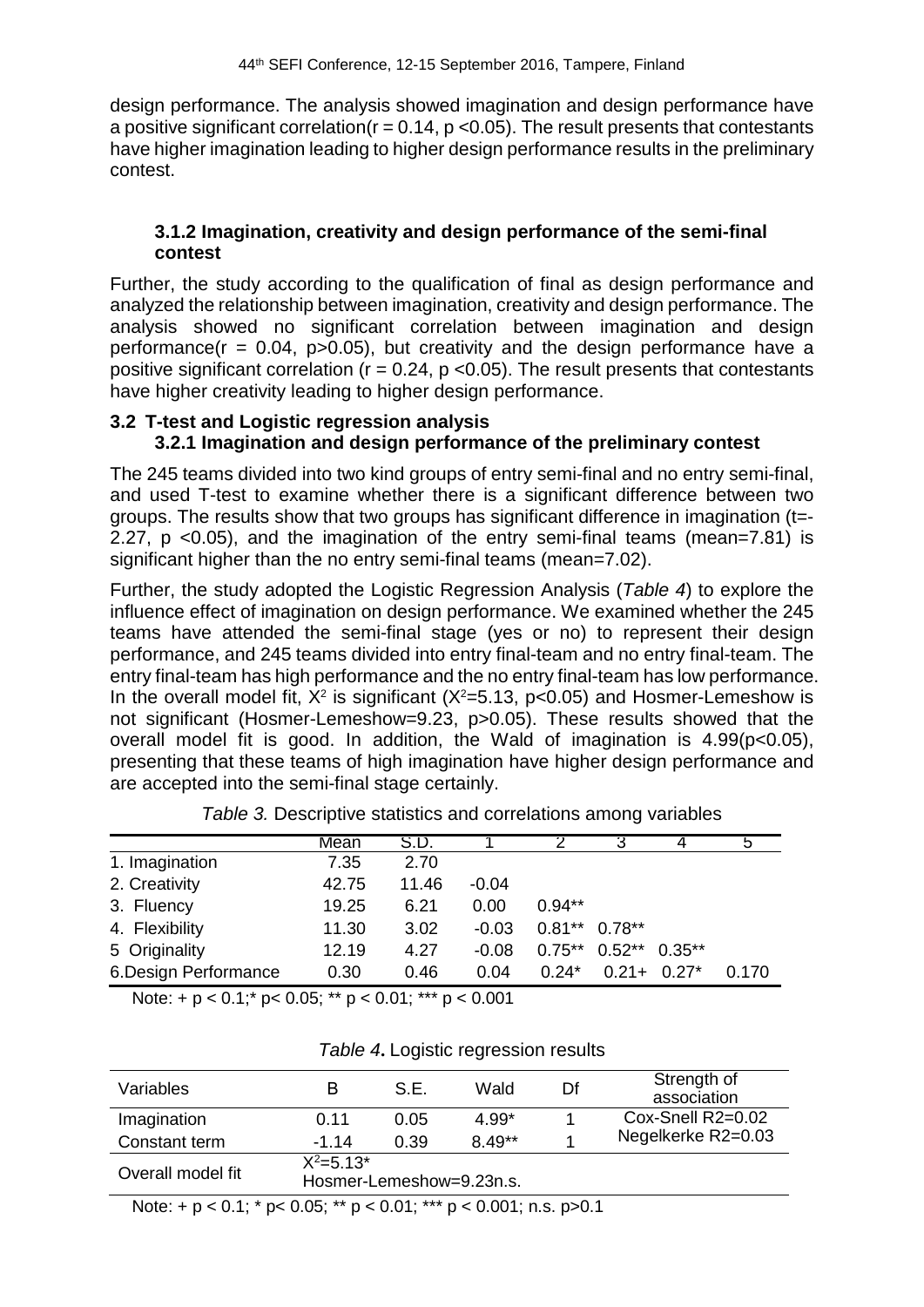#### **3.2.2 Imagination, creativity and design performance of the semi-final contest**

The 79 teams divided into two kind groups of entry final and no entry final, and used T-test to examine whether there is a significant difference between two groups. The results show that two groups has no significant difference in imagination (t=-0.36, p  $>0.05$ ). However, two groups has significant difference in creativity (t=-2.41, p <0.05), and the creativity of the entry final teams (mean=47.93) is significant higher than the no entry final teams (mean=41.7).

Further, the study adopted the Logistic Regression Analysis (show *Table 5*) to explore the influence effect of imagination and creativity on design performance. We examined whether the 79 teams have attended the final stage (yes or no) to represent their design performance, and the 79 teams divided into entry final-team and no entry finalteam. The entry final-team has high performance and the no entry final-team has low performance. In the overall model fit,  $X^2$  is significant ( $X^2$ =4.64, p<0.1) and Hosmer-Lemeshow is not significant (Hosmer-Lemeshow=12.01, p>0.05). These results showed that the overall model fit is good. In addition, the Wald of imagination is 0.02 (p >0.05), presenting that there is no significant association between imagination and design performance. However, the Wald of creativity is 4.02 (p <0.05), presenting that these teams of high creativity have higher design performance and are accepted into the final stage certainly.

Because the preliminary contest is focused on generating the creative conceptions, excellence teams with high imagination were picked into the semi-final stage. These semi-final teams have no significant difference on imagination. The semi-final stage is focused on products of the creative conceptions, and teams with high creativity have better creative ability to get better performance. Therefore, there is no significant association between imagination and design performance of the semi-final stage, but there is significant association between creativity and design performance. Overall, imagination has affects in the front stage and creativity has affects in the final stage of design performance.

| <i>lable 5.</i> Logistic regression results                       |         |      |         |    |                            |
|-------------------------------------------------------------------|---------|------|---------|----|----------------------------|
| Variables                                                         | в       | S.E. | Wald    | Df | Strength of<br>association |
| Imagination                                                       | 0.02    | 0.12 | 0.02    |    | Cox-Snell R2=0.06          |
| Creativity                                                        | 0.05    | 0.03 | $4.02*$ |    | Negelkerke R2=0.09         |
| Constant term                                                     | $-3.40$ | 1.53 | $4.92*$ |    |                            |
| $X^2 = 4.64 +$<br>Overall model fit<br>Hosmer-Lemeshow=12.01 n.s. |         |      |         |    |                            |
| N                                                                 |         |      |         |    |                            |

*Table 5.* Logistic regression results

Note: +  $p$  < 0.1;  $*$   $p$  < 0.05;  $**$   $p$  < 0.01;  $**$   $p$  < 0.001; n.s.  $p$  > 0.1

## **4 DISCUSSION AND CONCLUSION**

This study defines imagination in terms of the ability for conceptual combination, and examines the effects of imagination and creativity on design performance through two creativity competitions. The results showed that imagination and creativity have positive effects on design performance. Imagination has affects in the front stage and creativity has affects in the final stage of design performance. Teams with rich imagination member can get more concepts on the front stage and teams with rich creativity member can achieve better design performance in the final stage. The imagination can explain the creative production processes, and creativity can handle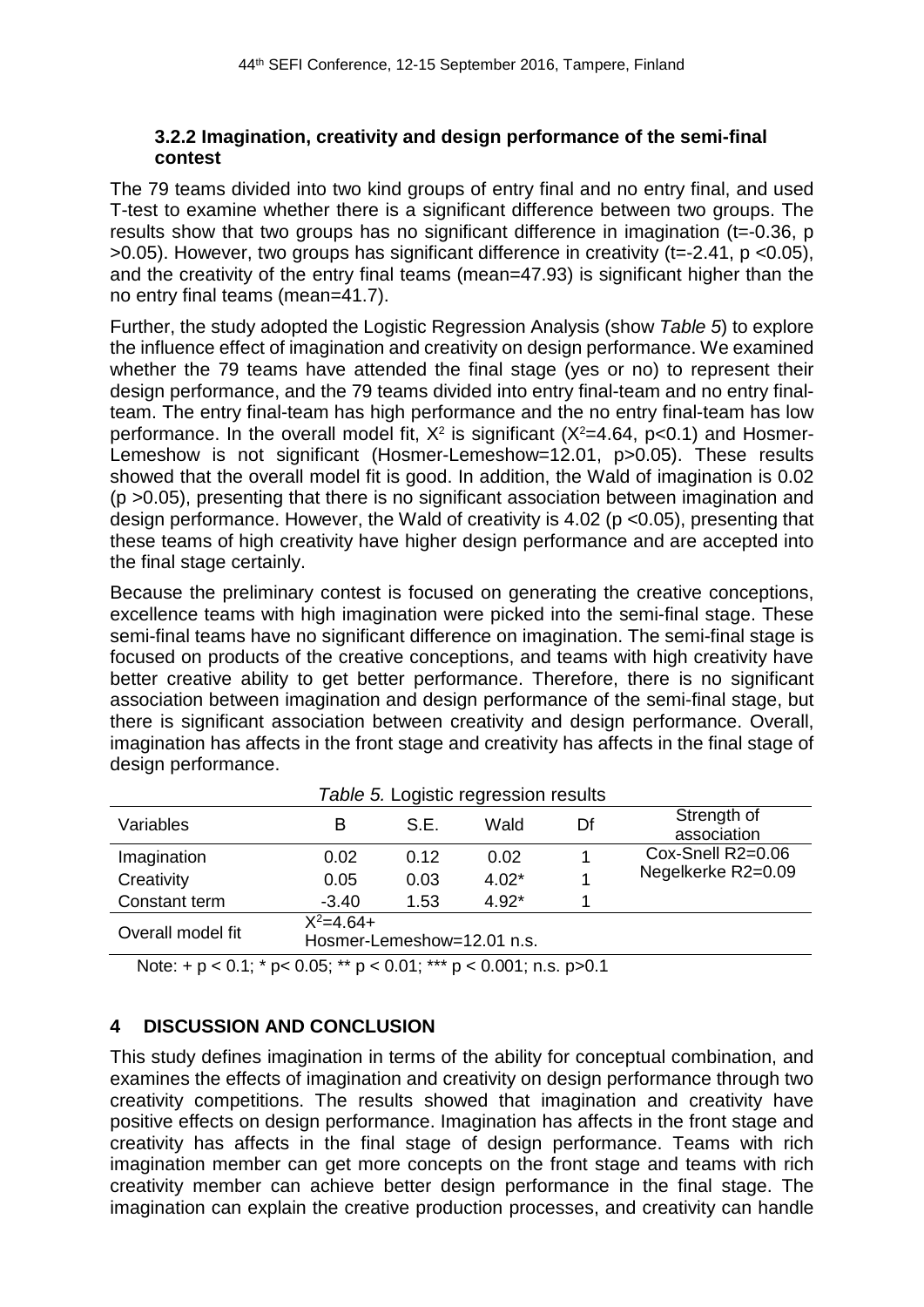the creative problem-solving activities. In short, creativity and imagination could affect the creative process of design activities.

From associative thinking, the purpose of this study is to separate imagination as a concept independent from creativity, and to explore and verify the impact of the imagination's cognitive mechanisms in order to further understand the sub-cognitive processes behind the details of creativity [37].This result has similar conclusions like imagination is helpful in learning [15] and formatting concepts [8] of designing. This study also verifies most scholars' belief that imagination belongs more to the front-end thinking mechanism of creativity, and has a potentially influential effect on creative thinking and activities development [38], [39]. Therefore, people with a rich imagination in the creative cogitating stage can also easily associate various special or unique concepts and freely imagine, link and combine concepts to produce new ideas or innovation. In addition, the design performance comes from the implementation effectiveness of each stage of the creative process (creative preparation, incubation, inspiration and verification). Design activities rely on creativity to solve problems and improve design performance [25]. In this study, the results also supported that Creativity increase problem solving [35] and performance of designing [6].

In short, the study contributes to the relational studies in imagination and creativity. It identifies a new role whereby imagination can strengthen traditional creativity research deficiencies in the stage of idea generation and creative incubation, and examine whether the imagination and creativity have explanatory power in design performance. However, despite its strengths, the study has some limitations. First, it relies on data from student samples and two design contests. The results may not be validly extended to other practical field applications. But the study still has some researchable values because this study explores the relationship between imagination, creativity and design performance. Second, the indicators of design performance following the design contest may have some weakness in relation to objective and practical appraisal. Therefore, results of the study should be retested in other large design contests or other practical activities.

The imagination has been important and getting more attention as creativity in the design industry before. The design performance is the output of creative process to solve problem, it not only consists of creativity at the later stages but also imagination at the front stages. This study verifies that imagination and creativity of teams affect the design performance. In accordance with this study, this study suggests that design education should emphasize the training on creativity and imagination of designing in classes or activities.

## **APPENDIX**

| <b>Imagination Questionnaire</b>                 |                                     |            |                                            |  |
|--------------------------------------------------|-------------------------------------|------------|--------------------------------------------|--|
| No. Question (Two Concepts)                      |                                     | <b>New</b> | Reason                                     |  |
|                                                  |                                     | Concept    |                                            |  |
| Example: Mobile $\leftarrow \rightarrow$ Justice |                                     | Police     | The scene I surface is a police officer    |  |
|                                                  |                                     | Officer    | holing a mobile to detect in a crime scene |  |
| Newspaper<br>$\longleftrightarrow$               | Airport                             |            |                                            |  |
| Ear<br>$\longleftrightarrow$                     | CD.                                 |            |                                            |  |
| <b>Disaster</b><br>$\longleftrightarrow$         | Coffer                              |            |                                            |  |
| Kitchen<br>$\longleftrightarrow$                 | Plate                               |            |                                            |  |
| Taste                                            | $\leftarrow \rightarrow$ Earthquake |            |                                            |  |
| Ceremony<br>$\longleftrightarrow$                | <b>Desert</b>                       |            |                                            |  |
| Stage<br>$\longleftrightarrow$                   | Trend                               |            |                                            |  |
| Island<br>$\longleftrightarrow$                  | Reason                              |            |                                            |  |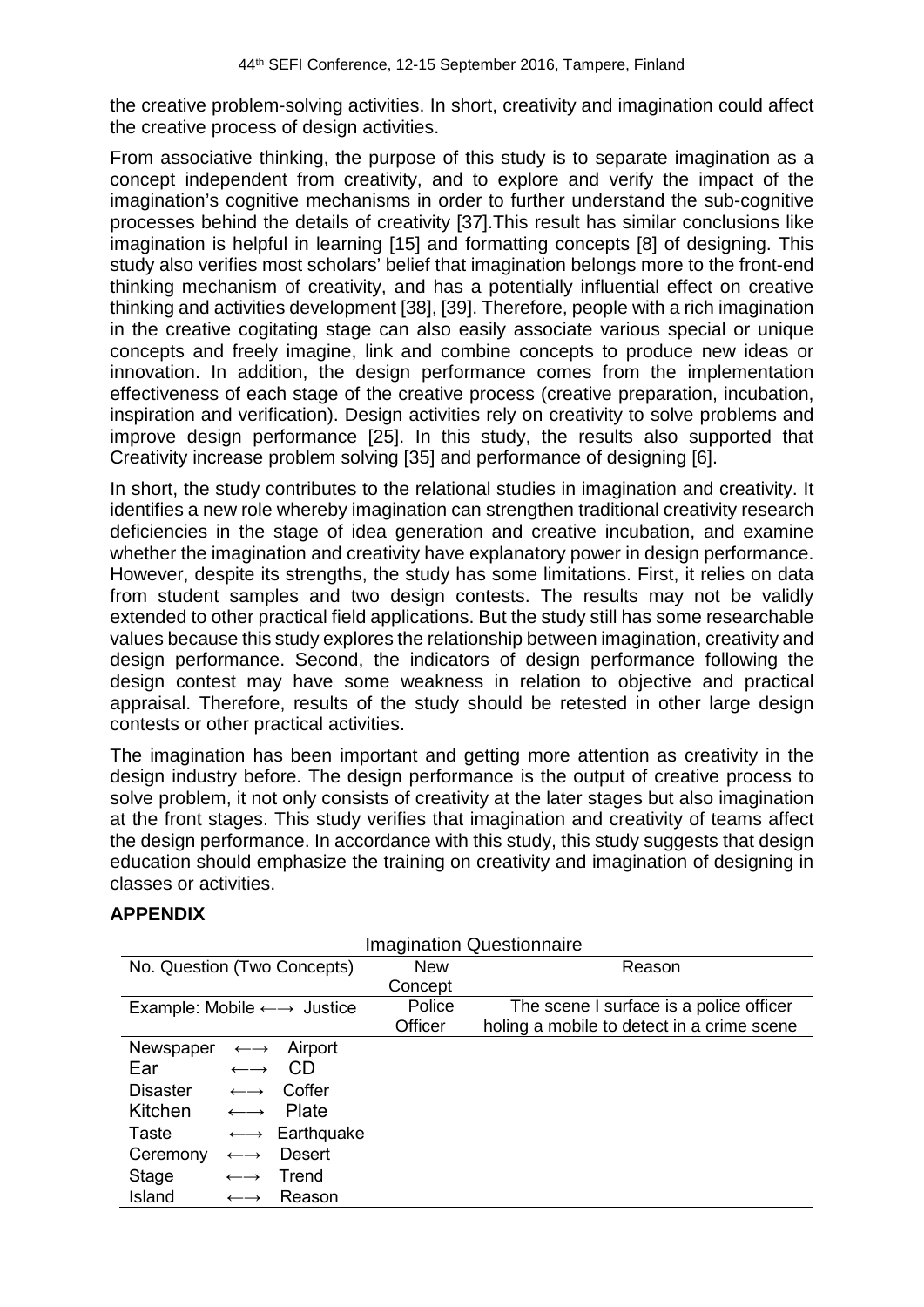Youth ←→ Morality

#### **REFERENCES**

[1] OECD (2014), OECD studies on Tourism, OECD Publishing, Paris, Available from

[http://www.oecd-ilibrary.org/industry-and-services/tourism-and-the-creative](http://www.oecd-ilibrary.org/industry-and-services/tourism-and-the-creative-economy_9789264207875-en)[economy\\_9789264207875-en](http://www.oecd-ilibrary.org/industry-and-services/tourism-and-the-creative-economy_9789264207875-en)

- [2] Florida, R. (2002). The Rise of the Creative Class, Washington: Basic Books.
- [3] Fitzgerald, D. and Wakabayashi, D. (2014), Apple Quietly Builds New Networks, Wall Street Journal, Available from<http://is.gd/MXc2b7>
- [4] Johnson, T. E. and Lee, Y. (2008), The relationship between shared mental models and task performance in an online team, *Performance Improvement Quarterly*, Vol. 21, No. 3, pp. 97-112.
- [5] Cross, N. (2004), Expertise in design: an overview, Design Studies, Vol. 25(5), pp. 427-441.
- [6] Kim, Y. S., Kim, M. H. and Jin, S. T. (2005), Cognitive Characteristics and Design Creativity: An Experimental Study, ASME 2005 International Design Engineering Technical Conferences and Computers and Information in Engineering Conference, pp. 309-317.
- [7] Dong, A., Hill, A. W. and Agogino, A. M. (2004), A Document Analysis Method for Characterizing Design Team Performance, *Journal of Mechanical Design,* Vol. 126, No. 3, pp. 378-385.
- [8] Stewart, G. L. (2006), A Meta-Analytic review of relationships between team design features and team performance, *Journal of Management,* Vol. 32, No. 1, pp. 29-55.
- [9] Elsbach, K. D. and Hargadon, A. B. (2006), Enhancing Creativity Through "Mindless" Work: A Framework of Workday Design, *Organization Science,* Vol. 17, No. 4, pp. 470-483.
- [10] Salas, E., Cooke, N. J. and Rosen, M. A. (2008), On Teams, Teamwork, and Team Performance: Discoveries and Developments, *Human Factors and Ergonomics Society*, Vol. 50, No. 3, pp. 540-547.
- [11] Karwowski, M. and Soszynski, M. (2008), How to Develop Creative Imagination? Assumptions, Aims and Effectiveness of Role Play, *Training in Creativity*, Vol. 3, No.2, pp. 163-171.
- [12] Wisniewski, E. J. (1996), Construal and similarity in conceptual combination, *Journal of Memory and Language*, Vol. 35, pp. 434-453.
- [13] Ward, T. B. (2004), Cognition, creativity, and entrepreneurship, *Journal of Business Venturing*, Vol. 19, No.2, pp. 173-188.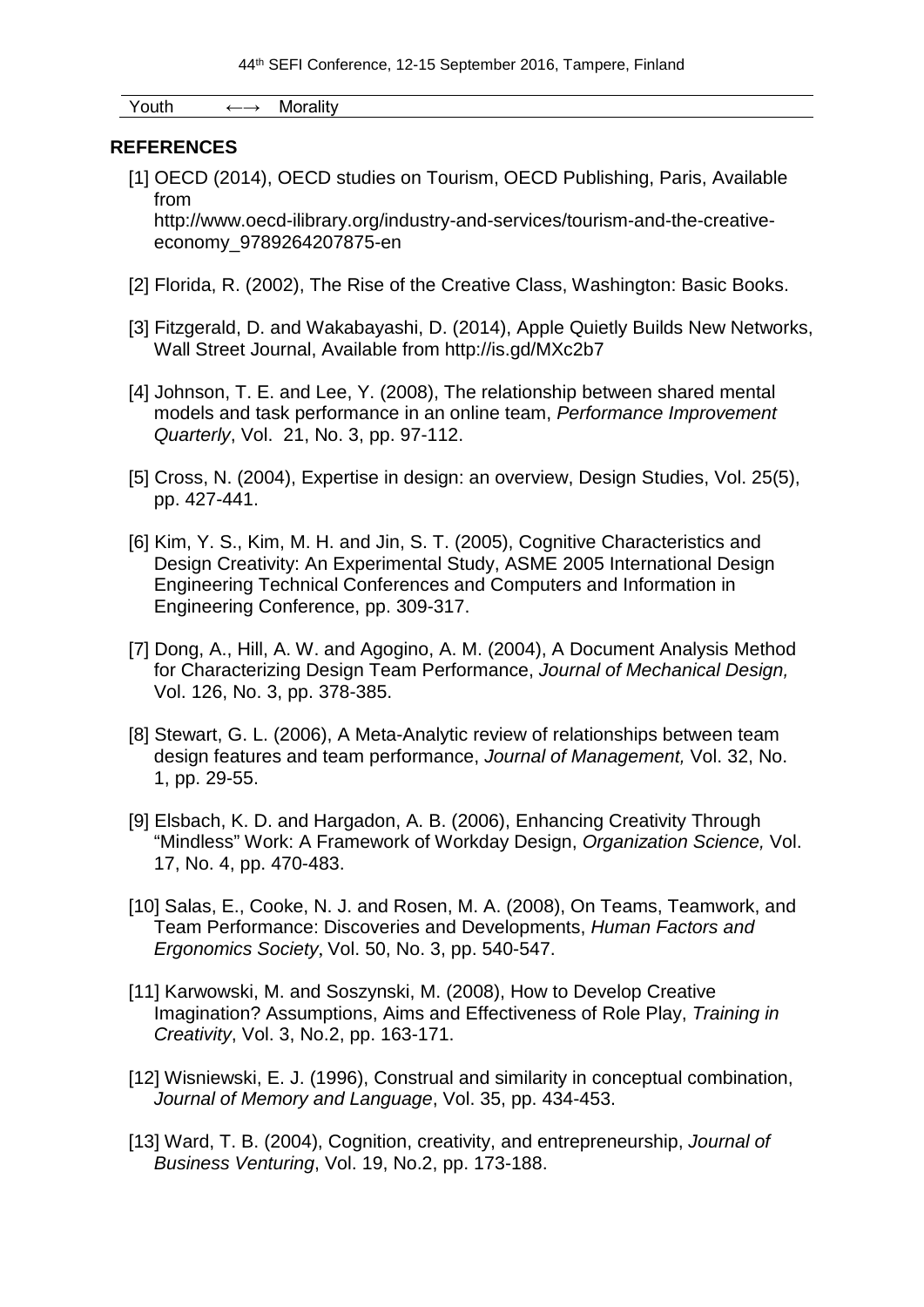- [14] Thomas, N. J. T. (1999), Are theories of imagery theories of imagination? An active perception approach to conscious mental content, *Cognitive Science*, Vol. 23, No.2, pp. 207-245.
- [15] Heath, G. (2008), Exploring the imagination to establish frameworks for learning, *Studies in Philosophy and Education*, Vol. 27, No.2, pp. 115-123.
- [16] Horng, R.Y., Wang, C.W, Shyr, Y.H., Lee, P.Y. and Wang, Y.M. (2013), Construction of an imagination test based on theory of conceptual combination, *Psychological Testing*, Vol. 60, No.4, pp. 681-713.
- [17] Lindqvist, G. (2003), Vygotsky's theory of creativity, *Creativity Research Journal*, Vol. 15, No.2-3, pp. 245-251.
- [18] Jessica R. and DeChurch, L. A. (2009), Information sharing and team performance: A meta-analysis Mesmer-Magnus, *Journal of Applied Psychology*, Vol. 94, No.2, pp. 535-546.
- [19] Wisniewski, E. J. and Middleton, E. L. (2002), Of buckets bowls and coffee cup bowls: Spatial alignment in conceptual combination, *Journal of Memory & Language*, Vol. 46, No.1, pp. 1-23.
- [20] Costello, F. J. and Keane, M. T. (2000), Efficient creativity: Constraint-guided conceptual combination, *Cognitive Science*, Vol. 24, pp. 299-349.
- [21] Peters, M. A. and Murphy, S. A. (2008), Creativity and the global knowledge economy". New York: Basic Books.
- [22] Torrance, E. P. (1966), The Torrance Tests of Creative Thinking-Norms-Technical Manual Research Edition-Verbal Tests, Forms A and B-Figural Tests, Forms A and B. Princeton, NJ: Personnel Press.
- [23] Csikszentmihalyi, M. (1999), If we are so rich, why aren't we happy? *American Psychologist*, Vol. 54, No.10, pp. 821-827.
- [24] Perry-Smith, J.E. and Mannucci, P.V. (2015), Social networks, creativity, and entrepreneurship, In C. E. Shalley, M. A. Hitt, and J. Zhou (Eds.) The Oxford Handbook of Creativity, Innovation, and Entrepreneurship. New York: Oxford University Press.
- [25] Byron, K., Madjar, N. and Perry-Smith, J.E. (2015), Creativity in unexpected places: The role of non-work others from an identity perspective, *Academy of Management Proceedings*, Vol. 1, pp. 18053.
- [26] West, M.A. (2002), Sparkling fountains or stagnant ponds: An integrative model of creativity and innovation implementation in work groups, *Applied Psychology: An International Review*, Vol. 51, pp. 355-87.
- [27] Moreau C. P. and Engeset M. G. (2015), The Downstream Consequences of Problem-Solving Mindsets: How Playing with LEGO Influences Creativity, Journal of Marketing Research, In-Press.